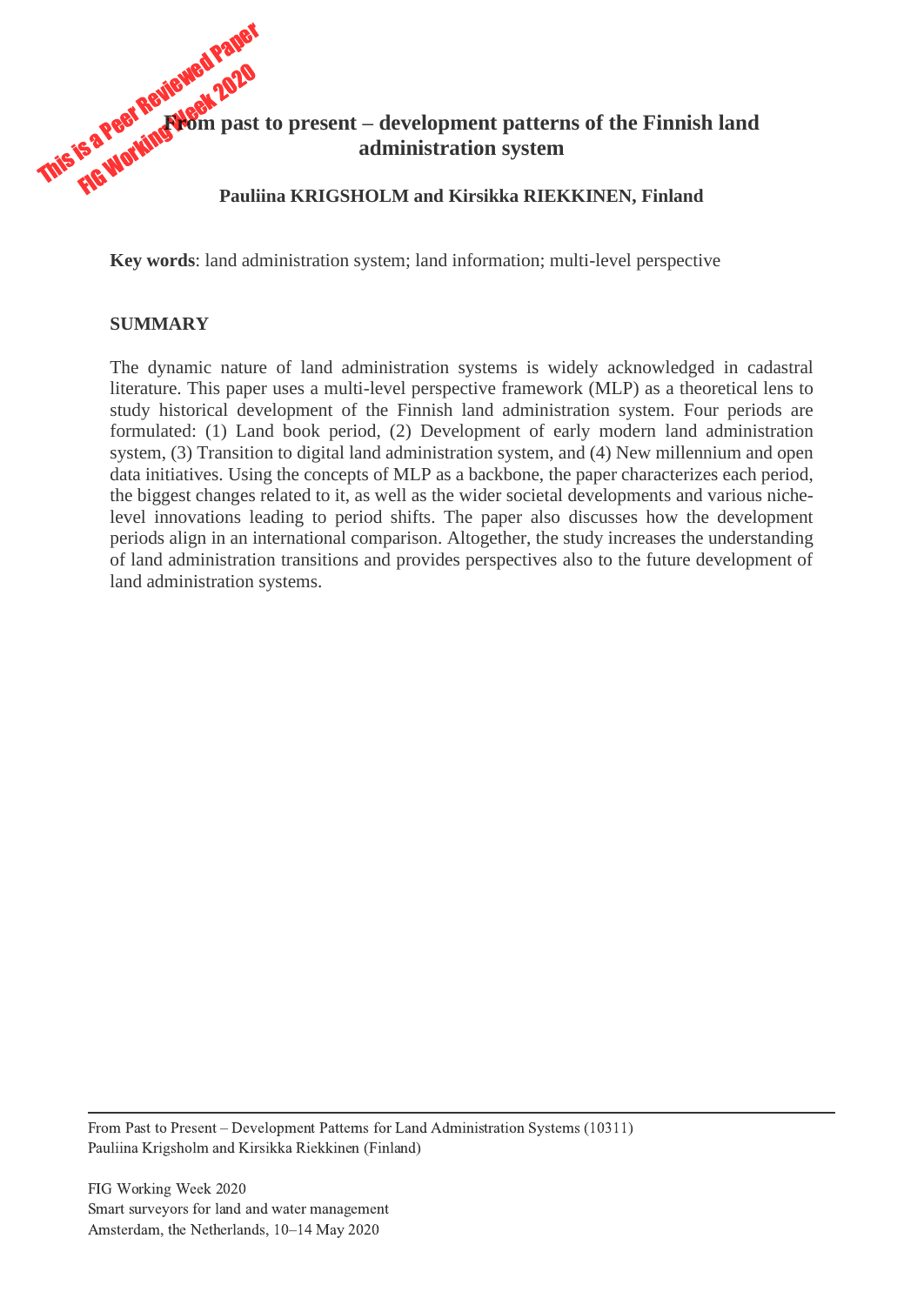# **From past to present – development patterns of the Finnish land administration system**

# **Pauliina KRIGSHOLM and Kirsikka RIEKKINEN, Finland**

# **1. INTRODUCTION**

Land administration systems (LAS) have co-evolved with people-to-land relationship already for centuries (Williamson et al. 2010; Wallace et al., 2006). For instance Wallace et al. (2006) state that organization of land tenure, values, uses and development are the basic functions of LAS. Surveying, registration systems and databases then are the primary tools to fulfil these functions. Here we aim to identify turning points that show clear regime change in these tools, in order to better understand LAS and its dynamics as a system (Zevenbergen 2004), more precisely, as a socio-technical system. Socio-technical systems are often path-dependent and may also encompass 'lock-ins' (Geels, 2002), which reasserts the usefulness of understanding historical developments of the system in question.

The role of land administration in a society has shifted due to different economic, social, cultural and political factors in a society, and land administration systems need to re-engineer themselves to be able to answer the changing role (Ting & Williamson 2000; Kalantari & Rajabifard 2009). The central role of land administration system in a society gives justification to the socio-technical systems approach, which has been applied before for instance by Ottens and Stubkjaer (2008). Examining LAS as a socio-technical system emphasizes how the system should not be understood only as technology-based representation of land units, but also as a system with institutional roots and a societal need to serve. In times of grand societal and global challenges like urbanization, climate change and rapid technological development, this kind of perspective is well justified.

Examining the historical development of a socio-technical system can be useful in understanding its dynamics and possible future transitions. A heuristic framework called multilevel perspective (MLP) framework has been developed by Geels (2002) to conceptualize socio-technical transitions. In this study we want to phrase different stages of recording landrelated information, i.e. both cadastre and land register side of land administration, with the help of MLP framework. In particular, we are interested in following questions: Are there certain patterns and mechanisms in LAS transition processes? We answer this question by examining, how the landscape and niche level factors have shaped the socio-technical regime of LAS. The Finnish LAS is used as a case example. It should be noted, however, that this work does not intend to uncover new historical facts about Finnish LAS. Lappalainen (2002) has previously reported the history of cadastral development in Finland in a detailed manner. She focuses especially on describing the differentiated development of state and municipal cadastres.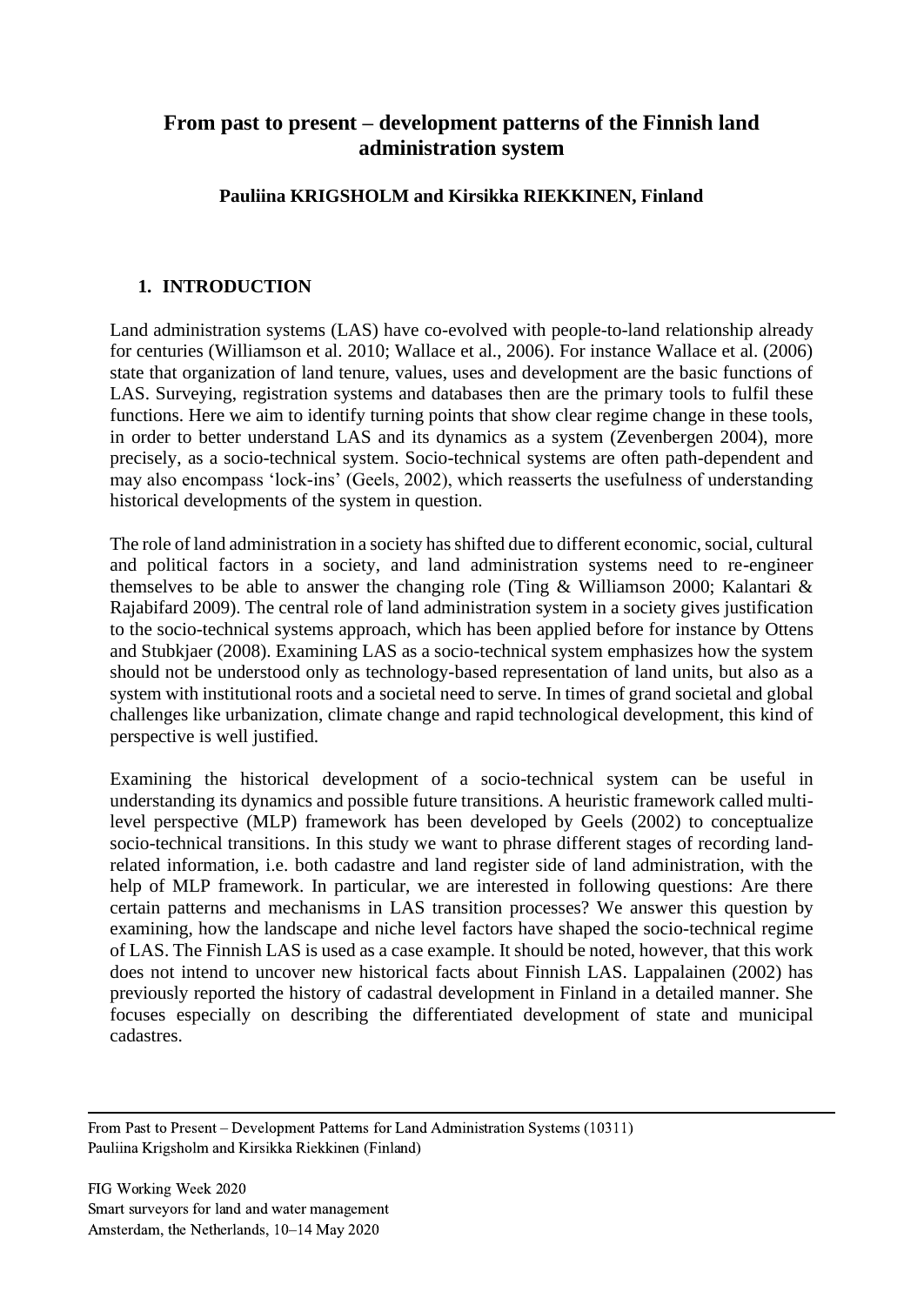We note that the design and functioning of each cadastral system depends heavily on the institutional setting of a nation, and reflects the historical development and legal and cultural background of that particular area (e.g. Williamson et al. 2010; Henssen 1995). For this reason, we want to bring the discussion into international context by reflecting our workshop results with the development of two other cadastral systems, each bringing a different aspect. Finland and Sweden share centuries of history together, and these two countries developed their cadastral system together until 1809, hence following similar steps (see Ekman 2008). Due to the shared history, we might reveal some interesting development patterns in the modern times. Additionally, we want to reflect our findings against development of a different type of a cadastral system. Where Finland and Sweden represent a quite classic example of a German cadastral system (Enemark 2006; Niukkanen 2014), we bring into the discussion an example on Torrens system, and discuss the development of Victorian (Australia) cadastral system.

The rest of this article is organized as follows. In the next chapter, the theoretical grounds of the study are explained shortly. Then, we go through the research design and material collection, followed by the presentation of the LAS periods. After that, we discuss about the relationship between societal and niche-level developments leading to period shifts, and use examples from Sweden and Australia to bring the discussion into international context. Finally, some concluding remarks are made.

# **2. MULTI-LEVEL PERSPECTIVE (MLP) FRAMEWORK**

The MLP framework has become increasingly popular for studying especially the past evolution of socio-technical systems. It has been applied for example in the fields of transportation, energy, sanitation, and so on. As for instance Geels (2012) has noted, the MLP heuristic provides "a way of addressing the core analytical puzzle of transitions, namely stability and change". The MLP presents a socio-technical system through three analytical levels: landscape (macro), regime (meso), and niche (micro) level (Geels, 2002). Next, we go through shortly each level and their role in explaining transitions. Figure 1 illustrates the framework and the interactions between the levels.

Niche level provides protective spaces for innovations or radical alternatives to develop. The protection can happen for instance through subsidized projects, research or small market niches (e.g. the military). The radical alternatives deviate from existing regimes, and the actors working on them hope that the novelties eventually break to the regime level or even replace it altogether. Breaking through to the regime is challenging, though, because the regime is stabilized by many lock-in mechanisms (Geels, 2012). Niches may 'gain momentum' if the expectations of the niche actors align with the widespread expectations in the regime (Smith et al., 2010).

From Past to Present – Development Patterns for Land Administration Systems (10311) Pauliina Krigsholm and Kirsikka Riekkinen (Finland)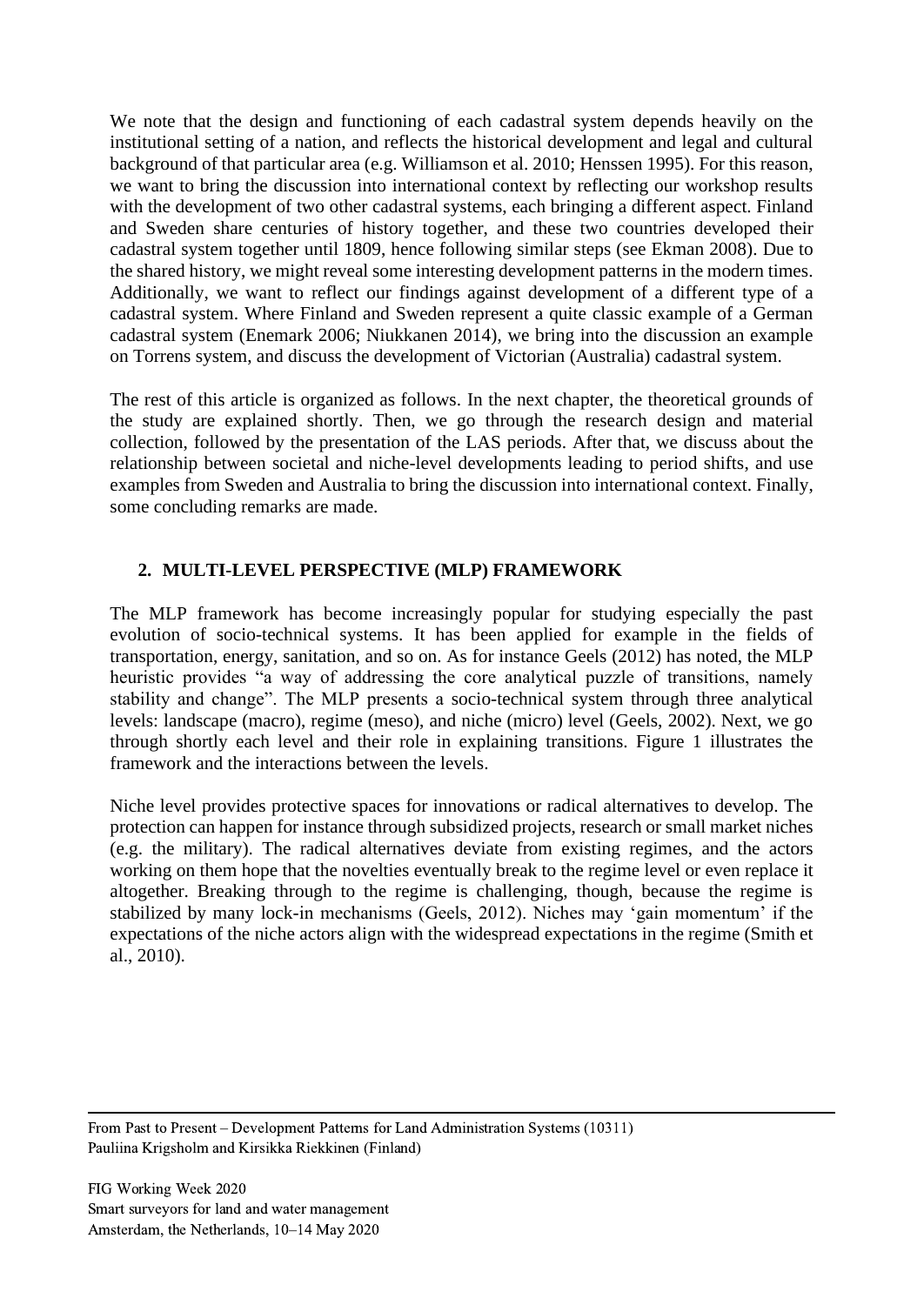

*Figure 2. The multi-level perspective (MLP) framework, following Geels (2002).*

The regime level summarizes the ways of realizing the societal function in question. This includes both physical and immaterial infrastructures such as routines, actors, networks, regulation, et cetera. The regime has been described as the 'deep structure' that accounts for the stability of the socio-technical system (Fuenfschilling and Truffer, 2014). The deep structure ultimately consists of institutional elements, i.e. the regulative, normative and cognitive rules like legislation, shared beliefs, norms and standardized ways of doing things. Two kind of regime dynamism can be distinguished: (1) Dynamics within the regime as a result of developments within regime components, and (2) dynamism that occurs in response to landscape processes. Both sources of dynamism create tension that in some cases open 'windows of opportunity' for niche innovations (e.g. Smith et al., 2010).

Finally, the landscape level presents the wider context. It includes processes that stretch over societal functions and take place autonomously of particular socio-technical regimes. For example, environmental and demographic change, shifts in politics, cultural developments, and macroeconomic development are considered as landscape processes (Smith et al., 2010). Both the regime and the niche level are influenced by the landscape developments. The implications are often interpreted followingly; the regime must respond to the pressure by adjusting its rule trajectories; and the pressure from the landscape also generates opportunities for niches to develop.

#### **3. RESEARCH DESIGN**

To study past regime shifts in the context of land administration systems, we set up a research process that includes a participatory element in form of an expert workshop, and a literature review (see Figure 1). The chosen methods for material collection complement each other nicely: With a workshop it is easier to identify the major turning points and most crucial regime

From Past to Present – Development Patterns for Land Administration Systems (10311) Pauliina Krigsholm and Kirsikka Riekkinen (Finland)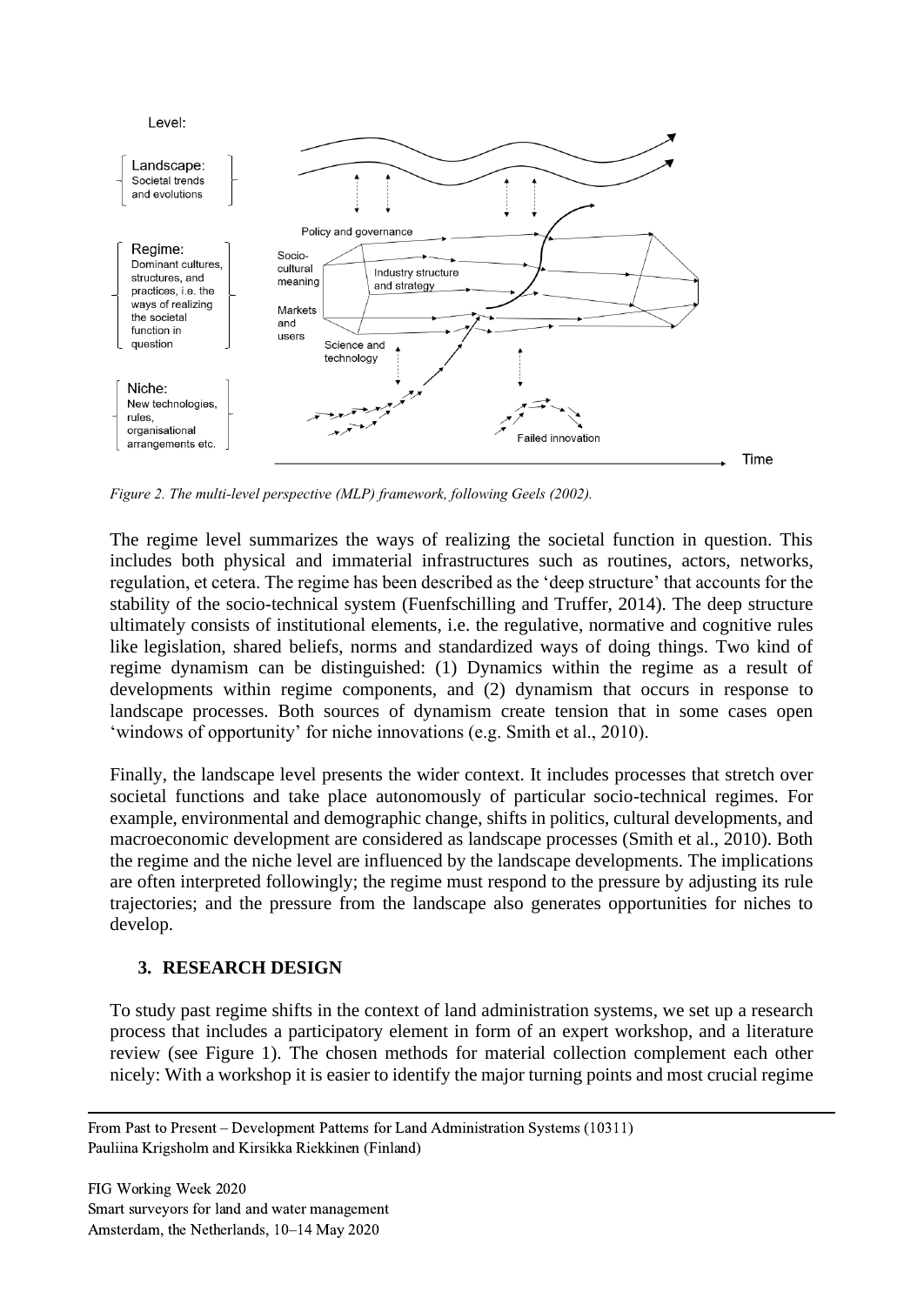changes; literature review, on the other hand, makes it possible to elaborate the course of events with a higher level of detail and accuracy.

Hence, the purpose of organizing the workshop was to gain deeper knowledge and understand the insights of experts of those factors, which may have influenced to the regime shift or change of prevailing LAS. We did not provide any pre-made lists of the development elements for the participants. Instead, we wanted to provide a place for discussion and brainstorming. There were five participants in the workshop, and additionally one facilitator and one secretary (about planning an expert workshop, see e.g. Slocum 2003). The participants had different backgrounds, but they all are experts in the field of cadastral studies and have long experience on the field. Academia, government, and the National Land Survey (responsible authority for cadastral and land registry operations) were represented. With participants' permission, the workshop audio was also recorded. Secretary took notes on the discussion, and the notes were then afterwards complemented and revised, when needed, based on the recordings. The duration of the workshop was 3 hours and it was organized in June 2018.

In the literature review, we relied mainly on books covering the history of Finnish LAS, and some additional scientific articles. Some legislation texts were reviewed as well. Literature review was guided by the workshop discussions. The goal was to verify some facts such as dates and terms, but also to elaborate the topics brought up in the discussions more closely.



Figure 1: The research design presented.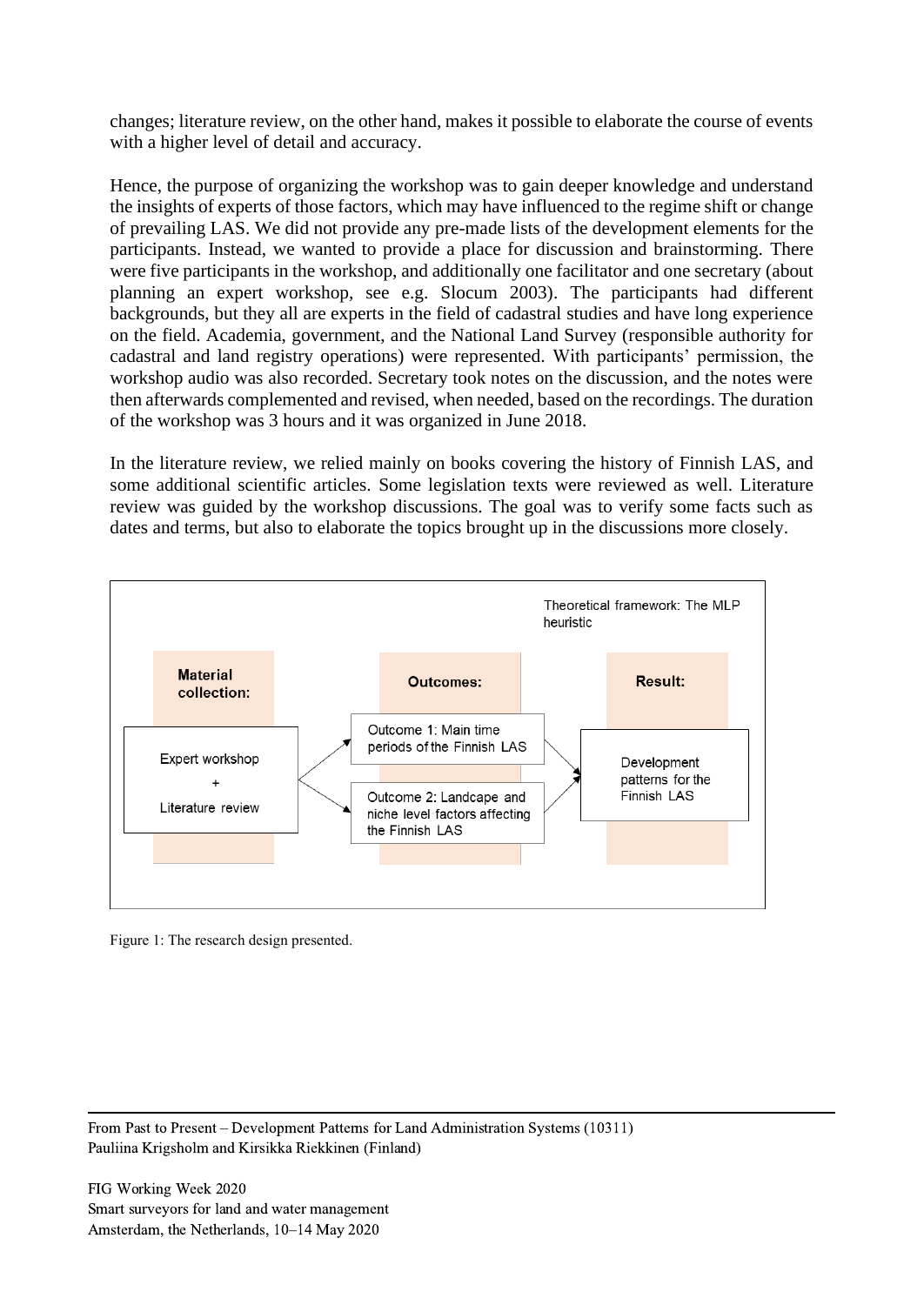#### **4. THE FOUR DEVELOPMENT PERIODS OF FINNISH LAND ADMINISTRATION SYSTEM**

This section presents a synthesis of the workshop and literature review. Based on them, we divide historical development into four periods (Table 1): land book period (1), development of early modern LAS (2), transition to digital LAS (3), and new millennium and open data initiatives (4). This division follows up to some extent the classic development trajectory of LAS from fiscal to juridical and then from planning to multipurpose cadastral systems as presented for instance in Williamson et al. (2010), or Enemark (2009), who describes that "mature multi-purpose cadastral system could even be considered as LAS itself". After presenting the characteristics and regime shifts of each periods, we continue with analysis of the landscape and niche-level factors and their relationships with regime shifts.

Invention of scientific surveying was made possible with plane table and triangulation back in  $17<sup>th</sup>$  century. Thus, this century marks the beginning of land surveying in its current meaning. In Finland, geometric land books that were introduced around 1630 can be seen as a first real instrument of recording land-related rights. The main rational was to collect taxes for the crown. Geometric land books can also been seen as a primitive form of economic maps – some historians have even suggested that they were drafted without any financial incentives (i.e. connections to taxation). Period of geometric land books can be divided into two: (1) early period of 1635-1652 when the surveyed unit was a village and its houses individually, and (2) later period after year 1680 when a partition unit consisting of number of houses was the surveyed unit. Kammarkollegiet (State Legal, Finance and Administrative Services Agency in Sweden *avant la lettre*) prepared instructions for land surveyors but technical instructions were rather scarce at this point. Particulars of geometric land books ranged from roads and waterways to buildings and livelihoods. Special attention was given to entries of landowners, landowning conditions, and yield and quality of land that were considered as the central components.

The early European land books or cadastres were usually created for taxation purposes (e.g. Enemark 2003) and Finnish case was no different. At the time of the creation, Finland was part of Swedish Kingdom. Sweden and Germany were in a war together that time, and the Swedish King needed extra financial resources for the war, so he set up the land book for that purpose. Since Finland was otherwise a remote part of the kingdom with very low population, there was no additional pressure from the landscape level to shape the regime. Only after beginning of industrialization, the population started to grow. Finland's geopolitical situation changed during 19<sup>th</sup> century, as it became an autonomous part of Russian Empire, creating a link from Russia to Scandinavia, increasing the value of the land, generating the need for more accurate land registration (Feder & Nishio 1999). Already during  $19<sup>th</sup>$  century, it was clear that land books were not equivalent to constantly alternating land ownership conditions. Further, the Basic Land Consolidation and crofter institution challenged the prevailing "recording system". At first the goal was to create a complete list of real property units that would include records of all the changes occurred due to the Basic Land Consolidation as well as changes in land use, taxation and outcomes of partitions. However, this goal was never achieved mainly due to lacking resources.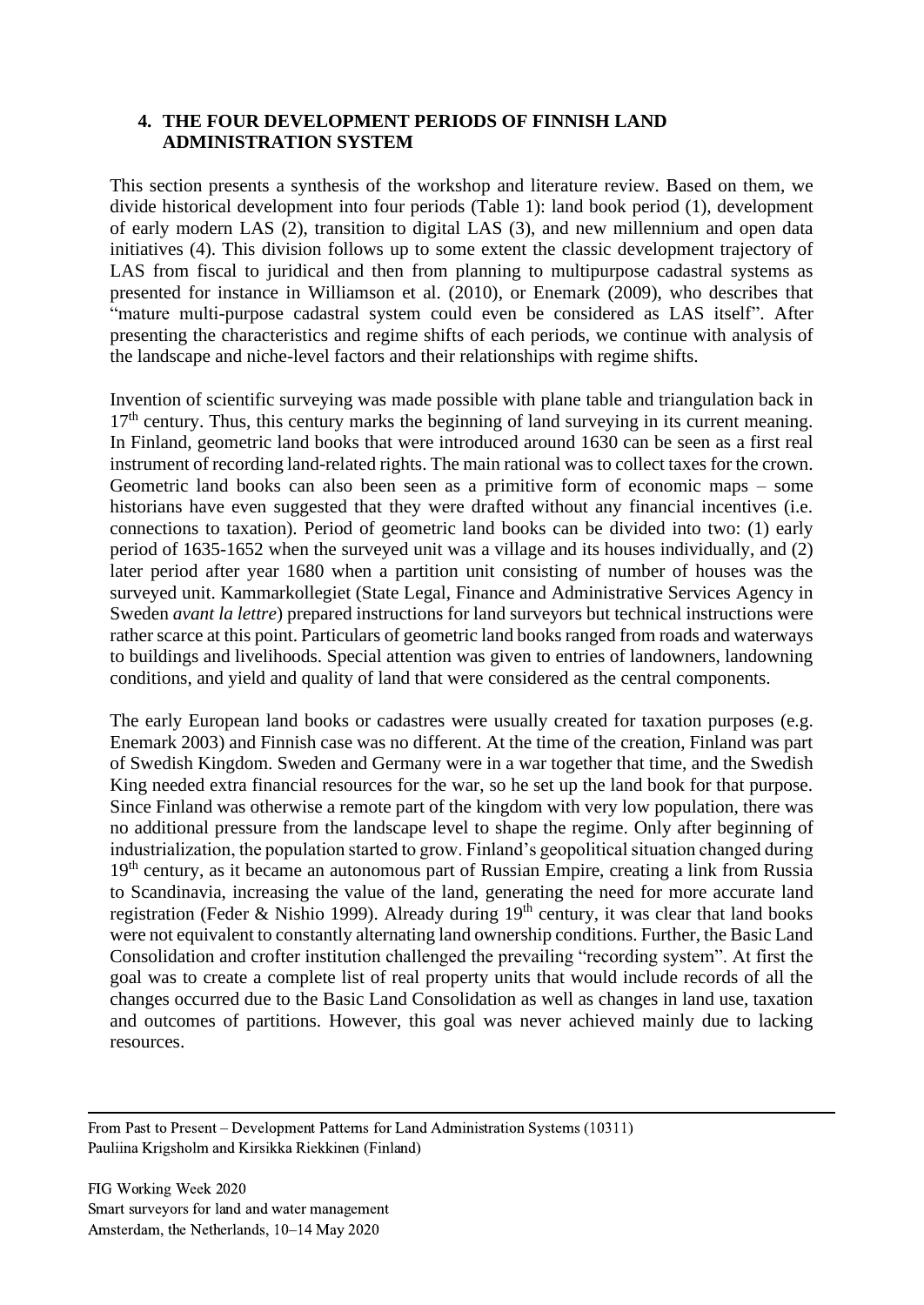Around the turn of the 20<sup>th</sup> century, other means of earning one's living started to edge out agriculture and the relative importance of land taxes decreased. Thus maintaining the land book system simply was no longer as necessary as it was at the time of its establishment. Also the partition legislation was liberated, which led to a rapid increase of non-recorded farm estates. All these factors combined created a pressure to revise the whole system. In year 1895, a decree on keeping cadastre was given.

Real estate register presented a new outlook on landownership: private rights were in the central instead of collective rights. Overall the information content was wider and more up-to-date than in land books, with for example referencing to deeds of partition and (cadastral) maps. In retrospect the most important improvement was inclusion of registration numbers: individualization of real property units supported secure transaction processes and, hence, development of land markets that had been practically non-existent up to that time. Inclusion of cadastral survey records, easements and markings of ownership rights further enhanced quality of real estate register compared to land books.

The decree on real estate register given in 1895 was only targeted to real properties located in rural areas. Plot measuring and keeping of 'an urban cadastre' became statutory for municipalities later in 1930's. Hence 1930's marks the expansion of cadastre into urban areas as well. A prominent feature of municipal 'cadastre keeping' was a strong separation between plot and non-plot areas. The so-called plot register consisted of four catalogues: list of plots, list of public areas, records of plot formations, as well as records of public area formations. In addition it was required to keep a plot register map of all listed plots. (Lappalainen, 2002.)

In the period of developing early modern cadastral systems, we can clearly recognize two of the most dominant landscape factors for this period. These were industrialisation and urbanisation. As Finland started to develop from a rural agrarian country into a more urban one, new sub-urban residential areas were born throughout Finland, but most of all in Helsinki. The growing urban population catapulted plot prices and created a fruitful environment for land speculation businesses. When these 'land developers' opted to maximize their profits the goal was to subdivide the land area into equal sized and shaped plots. This task was often times performed by a land surveyor - a general view was that architects wanted to address too much space for parks and other common interests in their proposals for a detailed plan.

Digitizing maps began in early 1970s, which marks the beginning of computer era for Finnish LAS. Digitizing produced first databases for geographic information. This opened many possibilities, such as creation of any kind of theme maps, but also challenges. Before 1970s, no mutual rules had been laid down for the shared use of geographic information. An important milestone was reached in 1977 when basic mapping that was implemented through aerial photography covered the whole country. (Huhtamies, 2008.)

From registration point of view, the automatic data processing enabled a shift to computerbased cadastre. This was a gradual shift that started already in 1978. Fully digital cadastre was finally reached in 1994. Before the project was started, it was well-known that real estate register units covered only two thirds of the total land area of Finland, and that regional

From Past to Present – Development Patterns for Land Administration Systems (10311) Pauliina Krigsholm and Kirsikka Riekkinen (Finland)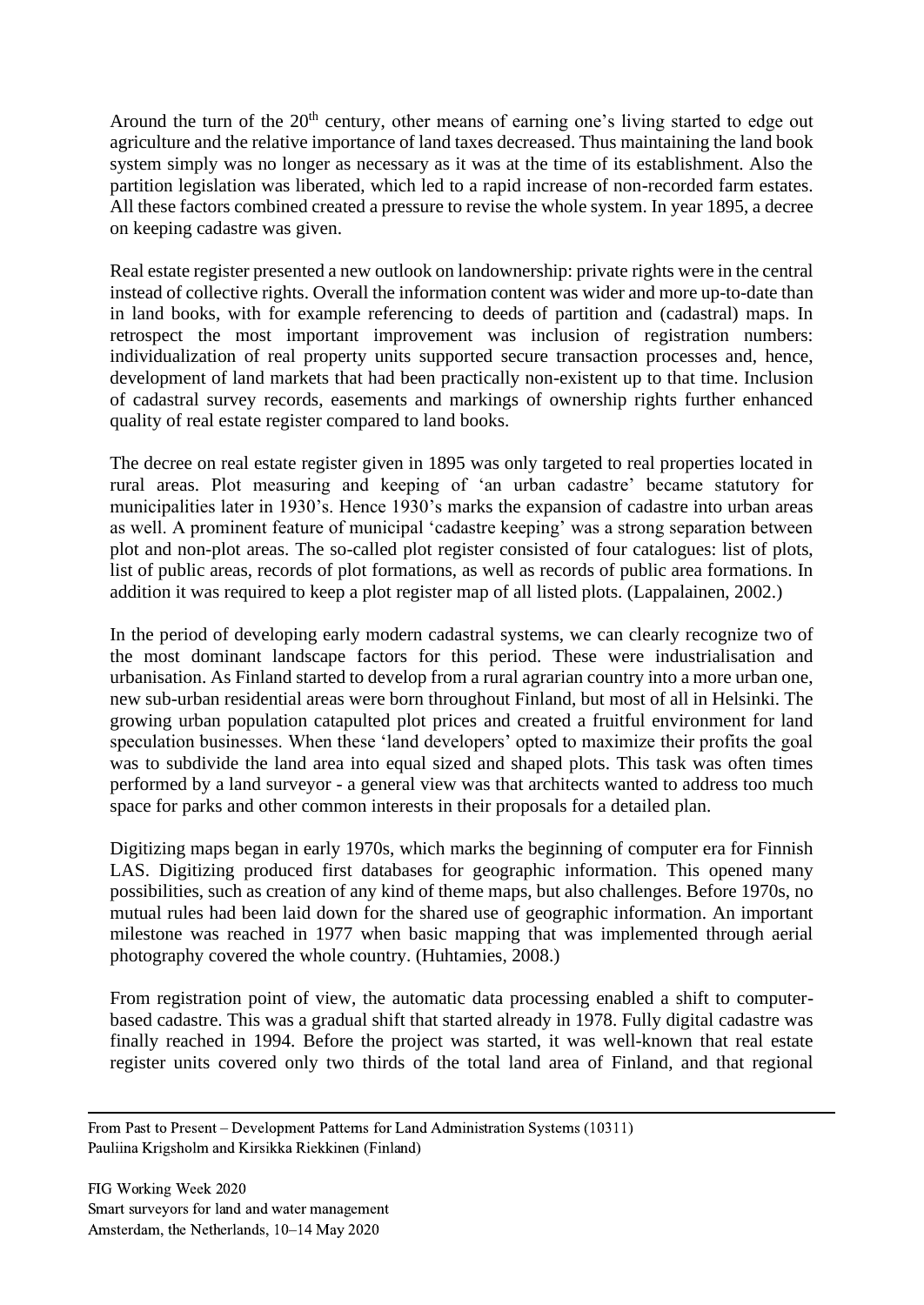provinces had divergent ways to maintain registers. After the existing records were transformed into digital format in the first stage, the second stage concentrated on improving the quality by completing missing records and correcting inconsistencies. Coverage of cadastre increased substantially after joint property units were added to register. (Hautala 2011, p. 147.)

The breakthrough of global positioning system (GPS) is probably the clearest example of a radical innovation that pervades from niche to regime level in the context of LAS. GPS started to develop in an army niche in 1960s and gained wider significance in mid-1980s after it was expanded to civilian usage in 1984. Finnish land survey agency rented a five piece satellite receiver equipment in 1986 for geodetic surveying. Though at first stages the functioning of GPS equipment was rather slow and unsteady, it was clear that new technology would before long displace the old triangulation technique. GPS based measuring provided several advantages such as cost savings, better occupational safety and considerable flexibility to field planning since GPS points could be positioned anywhere regardless of existing points. (Huhtamies 2008, p.456-458.)

Increasingly both production and services of land survey agency started to move towards more electronic form. This enabled also better monitoring of market segments and user profiles: statistics show that households form the largest customer segment for NLS and they require especially subdivision procedures. Several factors affect the demand for subdivision procedures: urbanization (less need for subdivision in rural areas), economic conditions (growth increases demand and vice versa), EU agricultural subsidies (subsidy policies increase need for subdivision). In addition, the reform on Code of Real Estate (540/1995) in 1997 where the order of title registration and subdivision procedure was reversed increased substantially the number of subdivision procedures.

The period for developing digital LAS in Finland started in the 1970's. The landscape changed rapidly on technological but also on other fronts. We can recognize for instance the changing role of government. Parties involved became customers and the role of land surveying agency was to provide services for them. The political and economic landscape also changed dramatically during the period. First the Soviet Union that Finland had strong political and economic bonds with collapsed. Soon after Finland entered a period of depression during which the gross domestic product slumped hard. This alone put a strain to rationalize government spending, including land surveying services. In fact, a privatization scheme of land surveying agency was introduced in 1994, but the idea was abandoned in the end. Nevertheless, the agency went through a change into a net budgeted institution where only the basic tasks were covered with taxpayers' money.

In year 2005, a renewed Land Information System was launched. Faster and more convenient access to cadastral information can be seen as main contribution of electronic system. The number of overlaps in municipal and state maintained registers was also diminished. Since the beginning of 2010, the land survey agency (NLS) and the land registry (the authority of the courts) have operated as one organization in Finland. Many other European land administration systems have pursued similar mergers as well, thus this can be seen as a common tendency in the field.

From Past to Present – Development Patterns for Land Administration Systems (10311) Pauliina Krigsholm and Kirsikka Riekkinen (Finland)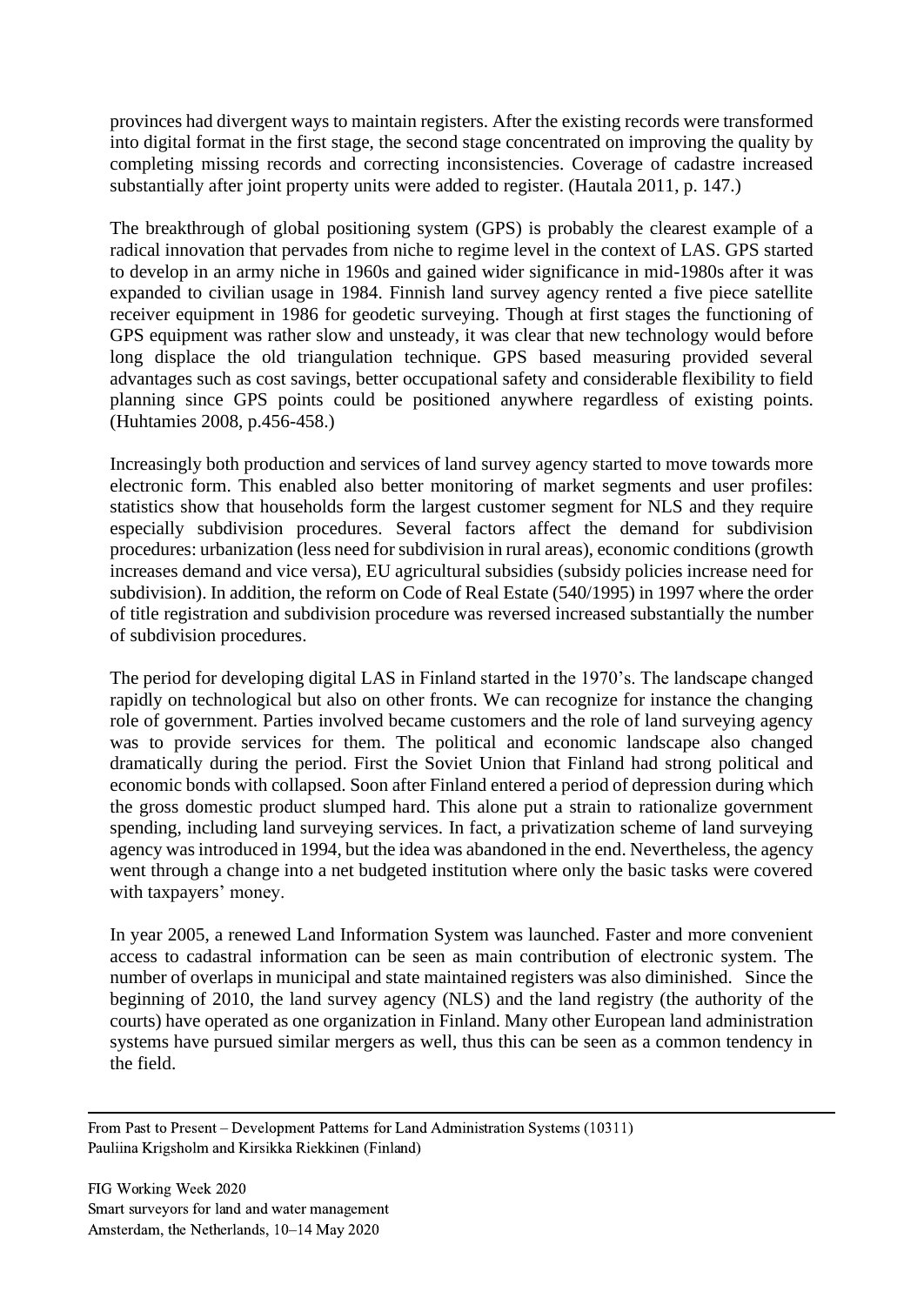Especially digitalization and globalization have shaped the sociotechnical landscape of LAS in recent years. Digitalization of public services has reached all sectors. Real estate markets have globalized and new investors have entered the Finnish market. Also, goals to harmonize and standardize geographic information, including cadastral information, can be seen as embodiments of globalization in the context LAS.

Table 1 summarizes the main characteristics, as well as the recognized regime changes and landscape factors for each period. It should be stressed that the table lists only niche factors that were able break through to the regime (i.e. GPS, aerial photography) and hence there is no separate column for the niche innovations.

| <b>PERIOD</b>                                                               | <b>CHARACTERISTICS</b>                                                                                                                                                                                                                                                                                                                                 | <b>REGIME CHANGE</b>                                                                                                                                                                                                                                                                                                                                                          | <b>LANDSCAPE FACTORS</b>                                                                                                                                                                                                                                                                                        |
|-----------------------------------------------------------------------------|--------------------------------------------------------------------------------------------------------------------------------------------------------------------------------------------------------------------------------------------------------------------------------------------------------------------------------------------------------|-------------------------------------------------------------------------------------------------------------------------------------------------------------------------------------------------------------------------------------------------------------------------------------------------------------------------------------------------------------------------------|-----------------------------------------------------------------------------------------------------------------------------------------------------------------------------------------------------------------------------------------------------------------------------------------------------------------|
| <b>BOOK</b><br><b>LAND</b><br>APPR.<br><b>PERIOD:</b><br>1630-1905          | - Cameral nature: land<br>ownership and quality<br>of land as core<br>information<br>- Recording of<br>communal rights: the<br>surveyed unit was a<br>whole village or<br>number of houses                                                                                                                                                             | - Lack of institutions<br>- Code of Real Estate<br>1734<br>- Land reform: Basic<br><b>Land Consolidation</b><br>- Statute codification<br>1848<br>- Land tax abolished in<br>1925<br>- Change in official<br>language: from Swedish<br>to Finnish in 19th<br>century                                                                                                          | - Finland part of Swedish<br>and later Russian realm<br>- Finland an agrarian<br>country with low population<br>and low-income level<br>- Geometric land books<br>were a pan-European<br>phenomenon<br>- Warfare between Sweden<br>and Germany in 1630's<br>- Rapid population growth<br>after mid-18th century |
| <b>REGISTER/</b><br>'LAND<br><b>EARLY</b><br><b>MODERN</b><br>$LAS$ : 1905- | - Dualistic system:<br>'Real estate register<br>system' for rural areas<br>and 'list of titles<br>system' for urban areas.<br>- Recording of<br>individual rights<br>- New actors enter<br>regime as land markets<br>start to develop<br>- Subdivision<br>procedures increase,<br>leading to increased<br>land fragmentation<br>- Legislation develops | - Decree of real estate<br>register keeping 1895<br>- Higher technical<br>standards<br>- Liberalization of<br>partitioning legislation<br>- Decree of Division Act<br>1917<br>- Division Act 1951<br>- Division Act for<br>Planning Areas 1960<br>- Creation of land<br>market<br>- Technological leaps:<br>e.g. aerial photography<br>and implementation of<br>basic mapping | - Industrialization<br>- Rapidly accelerating<br>urbanization<br>- Uncontrollable land trade<br>and speculation, increasing<br>land values<br>- Second World War: a total<br>standstill in land surveys<br>- Resettlement tasks after<br><b>WWII</b>                                                            |
| <b>'TRANSITION</b><br><b>TO</b><br><b>ICT BASED LAS':</b>                   | - Fully digital cadastre<br>since 1994, partly<br>digital since mid 1980's<br>- Geographic<br>information as concept<br>is born                                                                                                                                                                                                                        | - Digitizing of maps<br>- Urban and rural<br>registers one register<br>(cadastre)<br>- Real Estate Register<br>Act 1985                                                                                                                                                                                                                                                       | - ICT revolution<br>- Global political turmoil:<br>collapse of the Soviet Union<br>- Economic depression of<br>the 1990s                                                                                                                                                                                        |

*Table 1 The development periods summarized.*

From Past to Present – Development Patterns for Land Administration Systems (10311) Pauliina Krigsholm and Kirsikka Riekkinen (Finland)

FIG Working Week 2020 Smart surveyors for land and water management Amsterdam, the Netherlands, 10–14 May 2020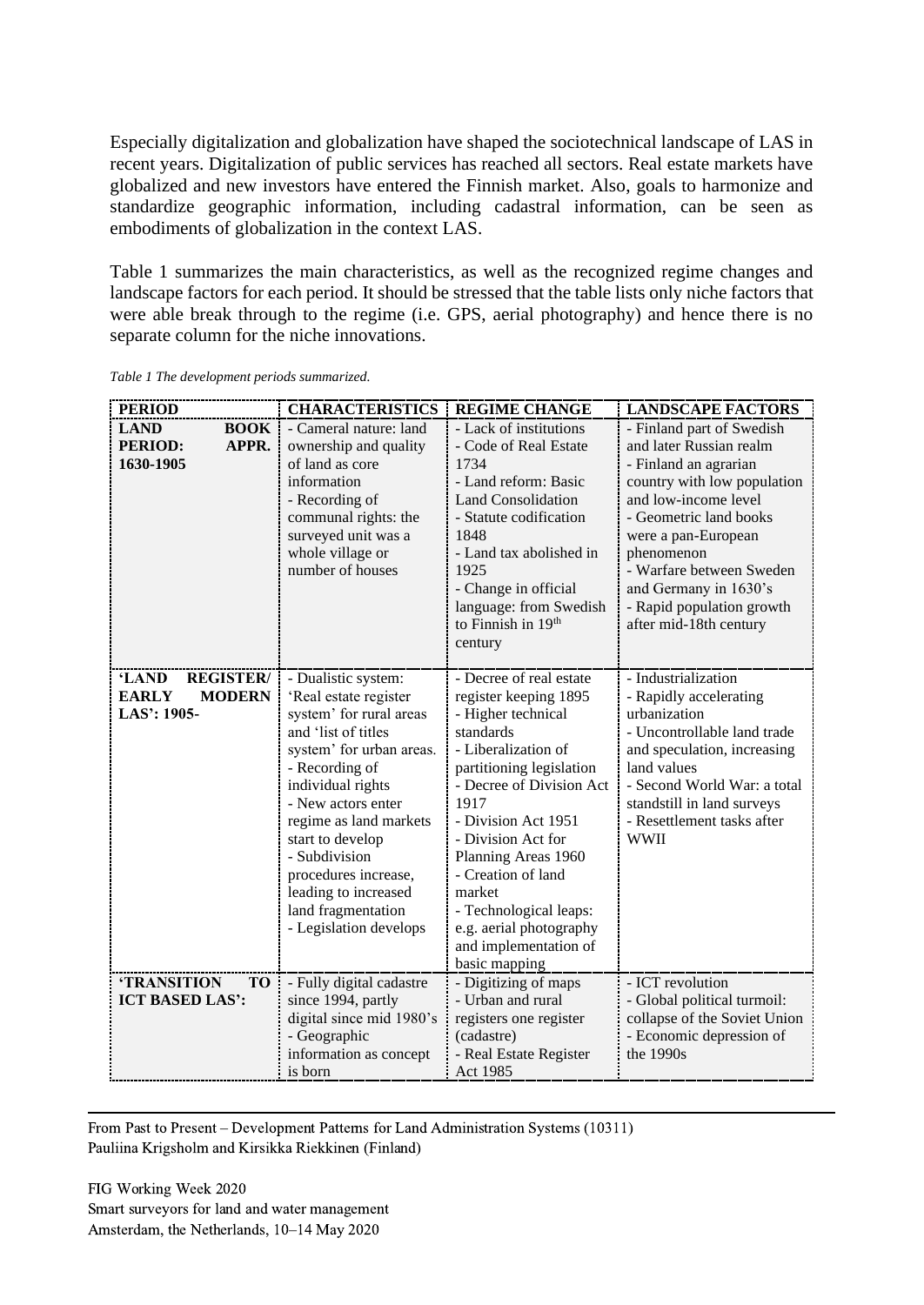|                                                                                         | - Land surveying<br>agency adopts the role<br>of service provider                                           | - Reform on Code of<br>Real Estate 1995<br>- Global positioning<br>system (GPS) started<br>functioning with needed<br>accuracy mid 1980s                                                                                                                                                                                                       | - Finland becomes an<br>information society: change<br>in the role of authorities<br>- Development co-operation<br>and international co-<br>operation in general                                                         |
|-----------------------------------------------------------------------------------------|-------------------------------------------------------------------------------------------------------------|------------------------------------------------------------------------------------------------------------------------------------------------------------------------------------------------------------------------------------------------------------------------------------------------------------------------------------------------|--------------------------------------------------------------------------------------------------------------------------------------------------------------------------------------------------------------------------|
| <b>NEW MILLENNIUM</b><br><b>AND</b><br><b>OPEN</b><br><b>DATA</b><br><b>INITIATIVES</b> | - Better e-services<br>- Increasing number of<br>actors/ users or<br>cadastral data<br>- Data harmonization | - Land Information<br>System renewal in 2005<br>(KTJ 2000)<br>- INSPIRE directive<br>2007<br>- Merger of land register<br>and cadastral agencies<br>in $2010$<br>- Fundamental<br>improvement of cadastre<br>- Possibility to combine<br>field work and survey<br>proceedings 2015<br>onwards<br>- New registration<br>system launched in 2015 | - Digitalization (and<br>economic rationalization) of<br>public services<br>- Open data movement<br>- Globalization of real estate<br>market, new (institutional)<br>investors<br>- Standardization (LADM,<br>ISO 19152) |

#### **5. Discussion**

This study recognizes development patterns of the Finnish LAS by looking back to history, and thereby, provides some interesting learning outcomes. First, the framework forces to contemplate development from wider perspective and challenges to seek patterns in transitions from one regime to another. The findings imply that in context of LAS the pressure from landscape level was the primus motor in transition from land books to real estate register system. The second shift that marks the beginning of computer era for Finnish LAS was more a mixture of technological leaps from niche level and changing political, social and economic landscape. The third transition was again characterized more with landscape level changes such as digitalization of public services and standardization on the international level. We should, however, be cautious in comparing transitions that took place over such long period of time. For example, Geels (2002) has stated that the nature of innovations has changed between centuries: science-based innovations have replaced craft-based innovations when moving to 20<sup>th</sup> century, which naturally affects the dynamics of socio-technical change.

Another question that could be addressed here is 'Does history provide evidence of inertia?'. Sociotechnical configurations tend to be stable and changes in elements do not occur easily. Often it is said that new innovations have a hard time to break through because regulations,

From Past to Present – Development Patterns for Land Administration Systems (10311) Pauliina Krigsholm and Kirsikka Riekkinen (Finland)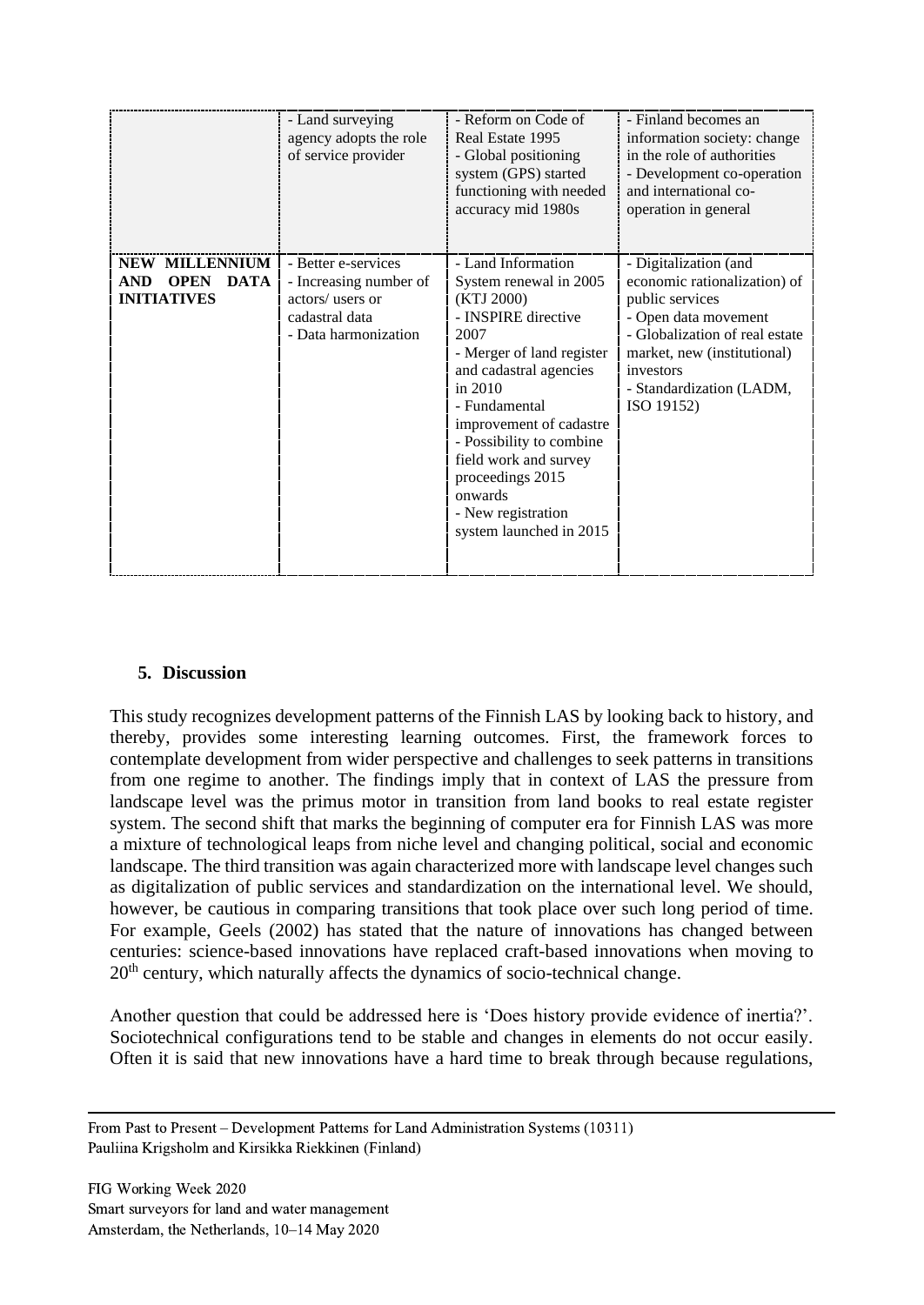infrastructure, user practices etc. are aligned to the existing system (Geels, 2002). Indeed, also in the case of LAS we can pinpoint only two clear radical innovations that have shaped the regime: computers and global positioning system. So, a short answer to the question would be, yes, inertia is evident in the sociotechnical configuration in land administration. But it seems, however, that the system is not totally 'closed' either - which of course encourages us to pursue alternative configurations for the future.

To connect the findings to international context, a short comparison to development patterns of other countries' LAS is in order. As mentioned in the first section, we restrict our reflection to the Swedish and Victorian cases. Development of the Swedish system shares many similarities with the Finnish one, starting from the establishment that states back to  $17<sup>th</sup>$  century. The fundamental structures related to land ownership and other rights, restrictions and responsibilities in Finland and Sweden date back to the establishment, and hence remain similar (Anderberg 1991). The system was established to collect land taxes to the Swedish Crown and shared legislation, and even today the similarities in the structure of cadastral procedures is evident (Vitikainen 2004). In addition, Ekman (2008) has described that since early 2000's the development of web services has been in a key role, which aligns with the fourth development period of the Finnish LAS (New millennium and open data initiatives). When compared with the development of Victorian land administration, we can notice that although developed later and using different cadastral system, the activity of legislative works and need for a more systemised processes and register keeping dates to the 19<sup>th</sup> century (Quick 1883). Further, somewhat unsurprisingly the shift to electronic services falls on same point, albeit in Australia electronic property transactions were made possible few years earlier, as such service was available in 2008 in Australia and in 2013 in Finland (Deloitte 2018; Kukkonen, 2016).

Despite the congruent development patterns, previous studies suggest that the drivers of change may vary between country contexts, which should be kept in mind when considering the future development of the systems. In the Finnish case, tightening requirements for accuracy in the system have been in a key role, which is in line with the finding that Finnish land administration experts tend to emphasize technological drivers as sources of change (Krigsholm et al. 2017). However, in a global context the drivers have been perceived differently as a group of international experts emphasized the importance of social and political drivers for land administration dynamism (Riekkinen and Krigsholm, 2018). This view connects to the common tendency of land administration domain to underline the role of LASs in supporting sustainable land use, and therefore, sustainable development by promoting economic, social, environmental and institutional sustainability (e.g. Williamson et al., 2010; Yang & Rajabifard 2019). Victoria also raises the question of sustainability in terms of equality and recognition of indigenous people's land rights, which is a clear difference to the Nordic cases.

Looking back to changes in the society and development of LASs, we can conclude that for the future development, a holistic approach is needed. We cannot neglect the role of technological development, especially digitalization has already shaped our systems, and will continue to influence them in the future. But although technological advances enable the development of cadastral systems, understanding the potential transitions requires acknowledging other

From Past to Present – Development Patterns for Land Administration Systems (10311) Pauliina Krigsholm and Kirsikka Riekkinen (Finland)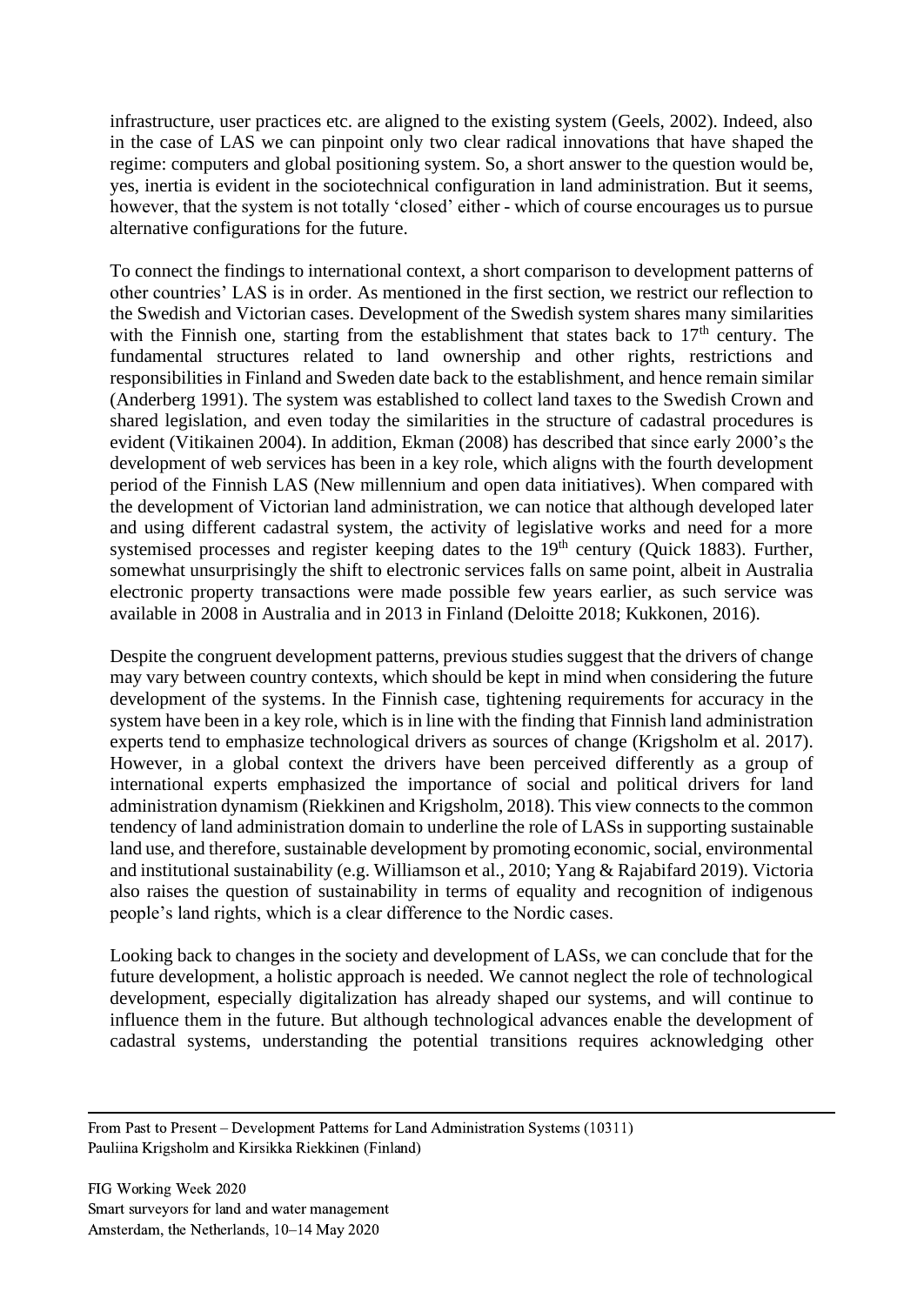developments as well, and especially the institutional elements, i.e. rules that coordinate and structure the activities of actors (Author et al. *forthcoming*).

# **6. Conclusions**

This paper has identified four development periods for the Finnish LAS. The work was guided by the MLP framework, i.e. we were especially keen to find out what changes, innovations, or new features we can find in the system during each period (regime change), and what was the prevailing situation in the society as a whole (landscape factors). Therefore, the paper adds to a relatively narrow branch of studies that contemplate development of land administration systems through a theoretical framework (see e.g. Lin et al., 2015).

We note that the study has some clear limitations. Since a workshop is used as a method for material collection, the selection of experts participating in the workshop plays a big role in the results as well. The number of workshop participants was rather small, but the rationale behind this is that we wanted to promote dialogic and brainstorming atmosphere where small group of experts might be more efficient and provide deeper knowledge than large group (Lauttamäki 2014). Although many of the landscape level developments are national, we can find international landscape developments and connections to global megatrends, studied e.g. by Krigsholm et al. 2017. This notion, as well as the limited examples provided in the previous section indicate that the results of this study are scalable to other nations as well, at least to some extent.

# **REFERENCES**

Anderberg, S. 1991. Historical Land Use Changes: Sweden. In Brouwer, F., Thomas, A.J., Chadwick, M.J. (Eds.) Land use changes in Europe: Processes of change, environmental transformations, and future patterns. Pp. 403-426.

Author et al. *forthcoming.* Pathways for a future cadastral system: a socio-technical approach. Land Use Policy. (status: in review process, minor revisions required)

Deloitte 2018. Impacts of e-Conveyancing on the conveyancing industry. Deloitte Access Economics, Sydney, Australia. Available at: [https://www2.deloitte.com/content/dam/Deloitte/au/Documents/Economics/deloitte-au](https://www2.deloitte.com/content/dam/Deloitte/au/Documents/Economics/deloitte-au-economics-impact-e-conveyance-pexa-220518.pdf)[economics-impact-e-conveyance-pexa-220518.pdf](https://www2.deloitte.com/content/dam/Deloitte/au/Documents/Economics/deloitte-au-economics-impact-e-conveyance-pexa-220518.pdf)

Ekman, R., 2008. Development of e-land administration in Sweden. FIG Working Week, 14- 19 June, 2008.

Elliott, J. 2013. An introduction to sustainable development. 4<sup>th</sup> edition. Routledge, New York. ISBN 978-0-203-84417-5.

From Past to Present – Development Patterns for Land Administration Systems (10311) Pauliina Krigsholm and Kirsikka Riekkinen (Finland)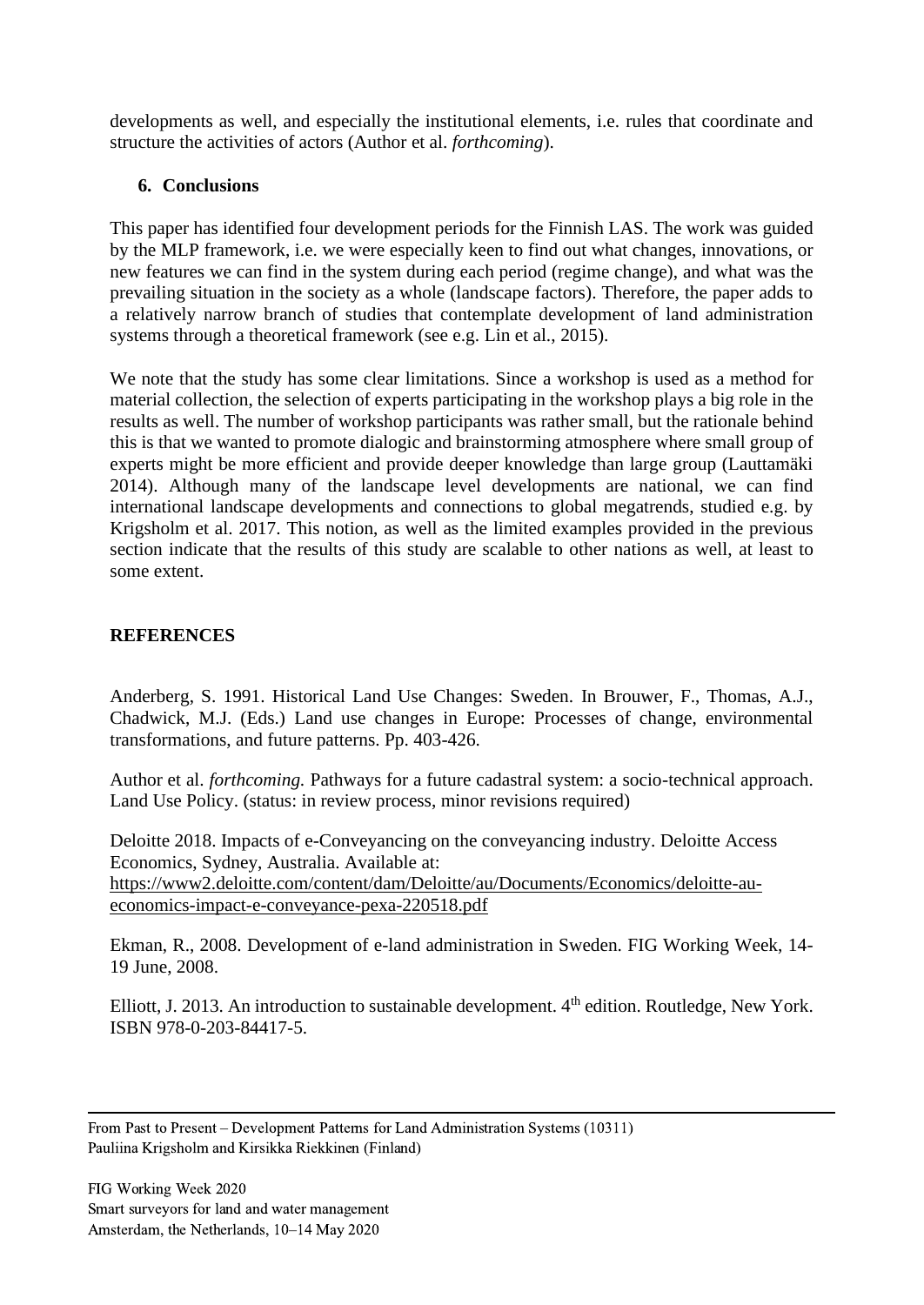Enemark, S. 2003. Underpinning Sustainable Land Administration Systems for Managing the Urban and Rural Environment. In proceedings of 2nd FIG Regional Conference, Marrakech, Morocco, December 2-5, 2003. 22 p.

Enemark, S. 2009. Land Administration and Cadastral Systems in support of Sustainable Land Governance- a Global Approach. 3rd UN sponsored Land Administration Forum for Asia and the Pacific Region "Re-Engineering the Cadastre to Support E-Government". Tehran, Iran. Pp. 53-84.

Feder, G., Nishio, A. 1999. The benefits of land registration and titling: economic and social perspectives. Land Use Policy, 15(1). 25-43.

Fuenfschilling, L., Truffer, B. 2014. The structuration of socio-technical regimes - Conceptual foundations from institutional theory. Research Policy. 43, 772—791.

Geels, F. W. 2002. Technological transitions as evolutionary reconfiguration processes: a multilevel perspective and a case-study. Research Policy. 31, 1257–1274.

Geels, F.W. 2012. A socio-technical analysis of low-carbon transitions: introducing the multilevel perspective into transport studies. Journal of Transport Geography. 24, 471—482.

Hautala, M. 2011. Siirtyminen JAKO-tietojärjestelmään. In: Rantatupa, H., Teeriaho, Y. (Eds.), Peruskarttamme pitkä polku. Maanmittaushallituksen topografit ry. Saarijärven Offset Oy, Saarijärvi 2011. ISBN 978-952-5671-38-4.

Henssen, J. 1995. Basic principles of the main cadastral systems in the world, Modern Cadastres and Cadastral Innovations. Proceedings of the one-day seminar held during the Annual Meeting of Commission 7, Cadastre and Rural Land Management, of the International federation of Surveyors (FIG), Delft, The Netherlands, May 1995, pp. 5-12.

Huhtamies, M. 2008. Maan mitta: Maanmittauksen historia Suomessa 1633–2008. Maanmittauslaitos. Edita Prima Oy, Helsinki 2008. ISBN 978-951-37-5305-4.

Kalantari, M., Rajabifard, A. 2009. Modern Land Administration; Characteristics for e-Governments. 3rd UN sponsored Land Administration Forum for Asia and the Pacific Region "Re-Engineering the Cadastre to Support E-Government". Tehran, Iran. Pp. 85-106.

Krigsholm, P., Zavialova, S., Riekkinen, K., Ståhle, P. 2017. Understanding the future of the Finnish cadastral system. Land Use Policy. 68, 133—140.

Kukkonen, N. 2016. Utilisation Obstacles of the Official Purchase Price Register in Real Estate Exchange. Bachelor thesis, Kymenlaakso University of Applied Sciences. 36 p.

Lappalainen, P. 2002. Kuntien kiinteistörekisterinpidosta uuden kiinteistötietojärjestelmän käyttöönoton näkökulmasta. Kiinteistöopin ja talousoikeuden julkaisuja A27. Otamedia Oy, Espoo 2002. ISBN 951-22-6260-6.

From Past to Present – Development Patterns for Land Administration Systems (10311) Pauliina Krigsholm and Kirsikka Riekkinen (Finland)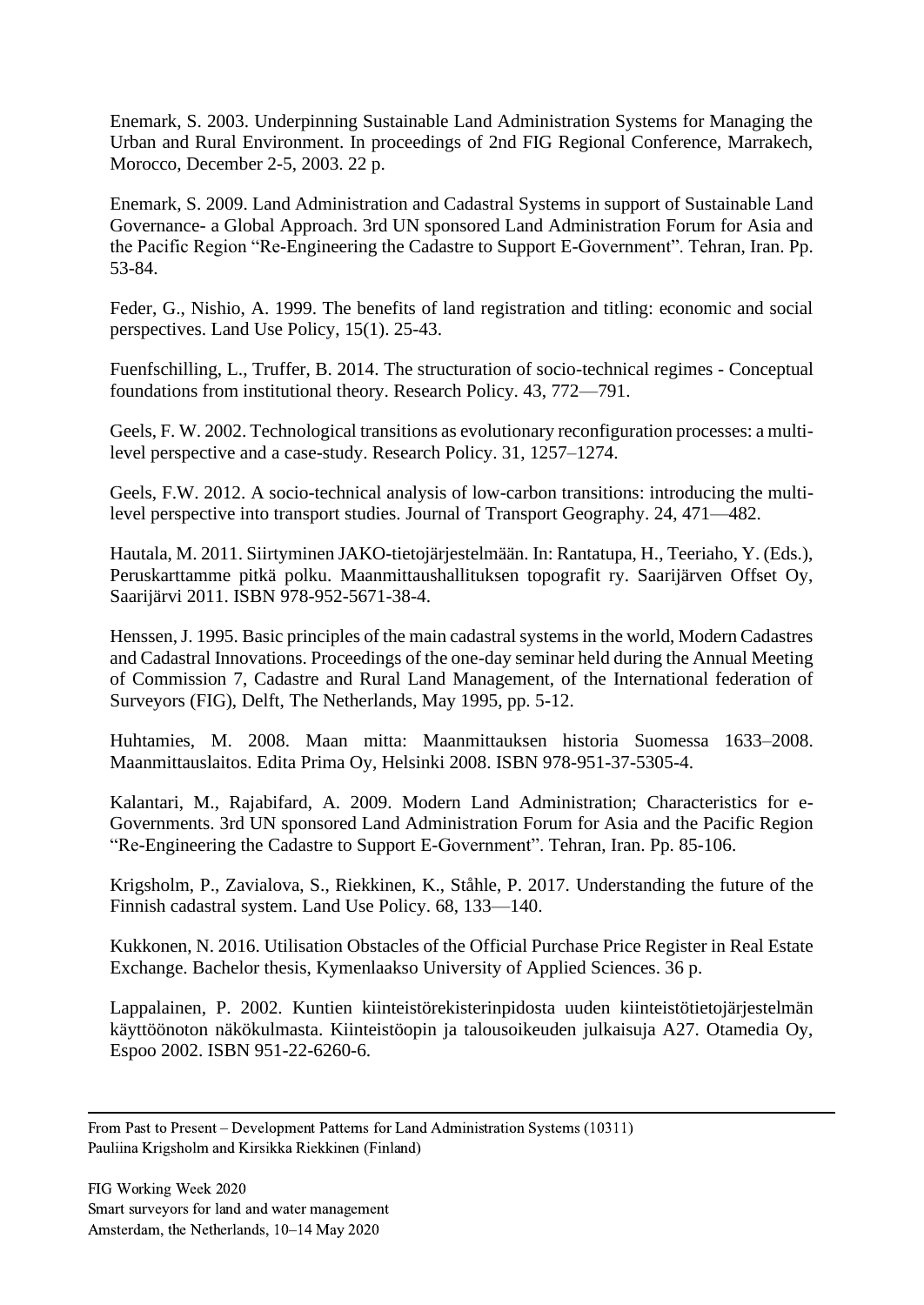Lauttamäki, V. 2014. Practical guide for facilitating futures workshop. Finland Futures Research Center, University of Turku. 11 p. ISBN 978-952-249-297-5.

Lin, Q., Kalantari, M., Rajabifard, A., Li, J. 2015. A path dependence perspective on the Chinese cadastral system. Land Use Policy. 45, 8—17.

Niukkanen, 2014. On the property rights in Finland – the point of view of Legal Cadastral Domain Model. Aalto University publication series DOCTORAL DISSERTATIONS, 163/2014. ISBN 978-952-60-5916-7.

Ottens, M., Stubkjaer, E. 2008. A socio-technical analysis of cadastral systems. In: Real Property Transactions: Procedures, Transaction Costs and Models, (ed.) Zevenbergen, J. et al. IOS Press, 2008. ProQuest Ebook Central.

Quick, J. 1883. History of Land Tenure in the Colony of Victoria. Sandhurst: J.G. Edvards, the Bendigo Independent Office.

Riekkinen, K., Krigsholm, P. 2018. Megatrends shaping the future cadastral systems. World Bank Annual Conference on Land and Poverty. March 19-23, Washington, DC, USA.

Slocum, N. 2003. Participatory Methods Toolkit – A practitioner's manual. King Baudouin Foundation, the Flemish Institute for Science and Technology Assessment (viWTA), and United Nations University – Comparative Regional Integration Studies (UNU/CRIS). ISBN 90-5130-447-1. 167 p.

Smith, A., Vos, J.-P., Grin, J. 2010. Innovation studies and sustainability transitions: The allure of the multi-level perspective and its challenges. Research Policy. 39, 435—448.

Ting, L., Williamson, I. 2000. Spatial Data Infrastructures and Good Governance: Frameworks for Land Administration Reform to support Sustainable Development. 4<sup>th</sup> Global Spatial Data Infrastructure Conference, Cape Town, South Africa. 14 p.

Vitikainen, A. 2004. An Overview of Land Consolidation in Europe. Nordic Journal of Surveying and Real Estate Research, Vol 1, 2004.

Wallace, J., Williamson, I.P., Rajabifard, A., Bennett, R. 2006. Spatial information opportunities for government. Journal of Spatial Science. 51(1), 79--99, DOI: 10.1080/14498596.2006.9635066.

Williamson, I.P., Enemark, S., Wallace, J. 2010. Land administration for sustainable development.

Yang, Z., Rajabifard, A. 2019. Implementing SDGs in Smart Cities Beyond Digital Tools. In Rajabifard, A. (Ed.) Sustainable Development Goals Connectivity Dilemma – Land and Geospatial Information for Urban and Rural Resilience. Taylor & Francis Group, USA. ISBN 978-0-367-25935-8.

From Past to Present – Development Patterns for Land Administration Systems (10311) Pauliina Krigsholm and Kirsikka Riekkinen (Finland)